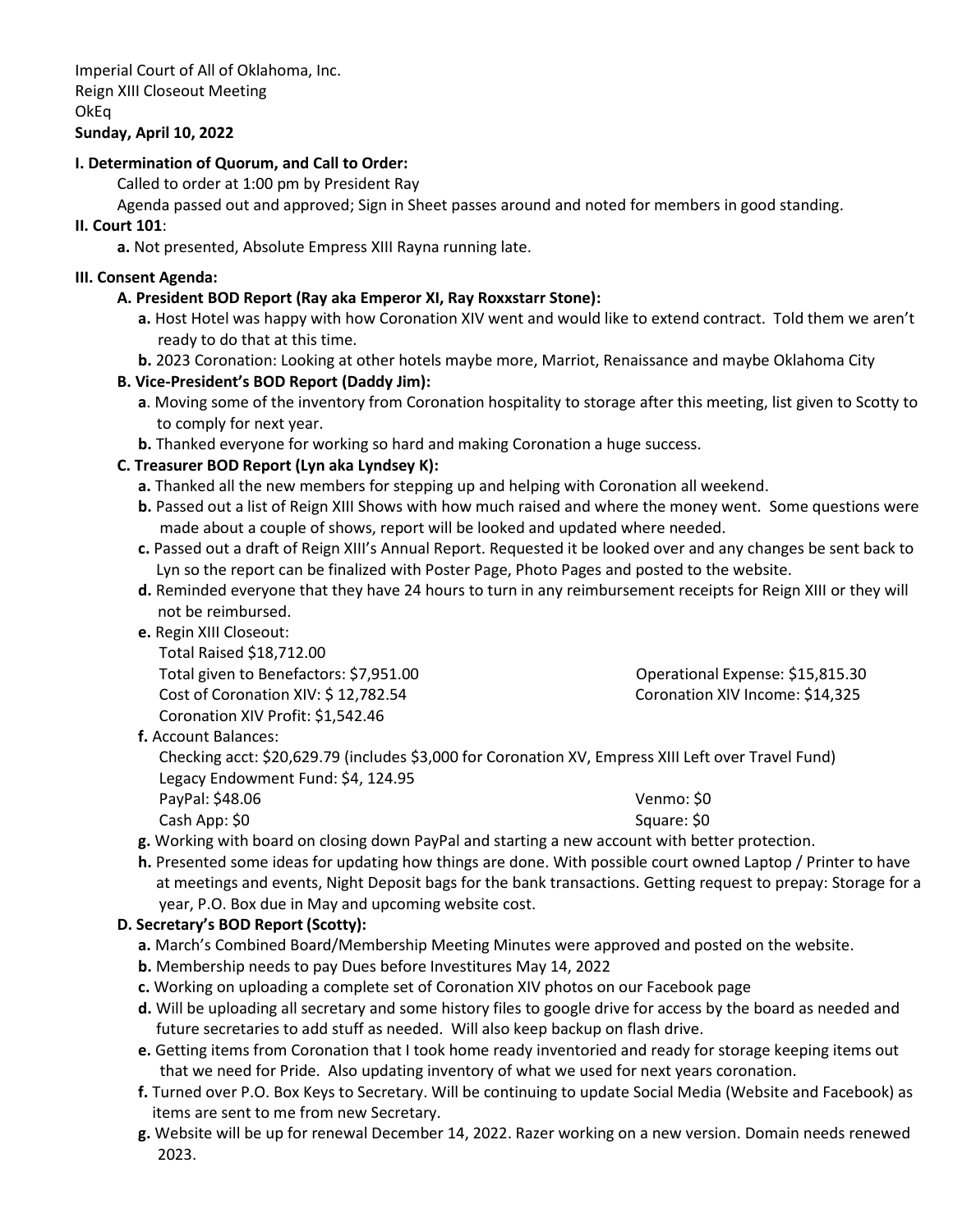### **E. Member at Large BOD Report (Jeff T aka Morganna Pheeling Tarwater):**

**a.** Turned in resignation letter.

### **F. Deans BOD Report (Emperor XII, Jeff Germany):**

**a.** Everyone completed requirements for Reign XIII.

**b.** Signed out as Dean, Absolute Empress XIII Rayan Over will be taking over.

- **G. Outgoing Monarch BOD Report (Absolute Empress XIII, Rayna Over aka Frank):**
	- **a.** Coronation XIV was fun, enjoyed the victory show

## **H. Outgoing ICP's BOD Report (Paul aka Eric Shun and Jeff T aka Morganna Pheeling Tarwater): Jeff T:**

**a.** Everything went smoothly the last few months.

**b.** Handing over ICP duties to Daddy Jim and Lottie Dah

Motion was made to approval all reports as given by Daddy Jim, 2<sup>nd</sup> Jeff T (Morganna), Approved

## **IV. Old Business:**

## **A. Voting Open Board Positions:**

**a.** Secretary – Nominated: Vernon "Joe" Scudder-Barfield

President – Nominated: Andrew Kovacs, Ray Wilkins

Only members in good standing voted in person and by zoom

Winners (2 year term): Secretary – Vernon "Joe" Scudder-Barfield, President – Ray Wilkins

## **V. Committee Reports:**

# **A. PNP Committee:**

## **Jeff T handed back the committee chair to Joe**

## **a. Joe:**

 **1.** Went over the changes to Section 8.6 approved at the March Meeting by the Board. Motion was made by Daddy Jim to approve with corrections, 2<sup>nd</sup> by Lyn Approved by Membership with one opposed vote

## **b. Ray:**

- **1.** Went over the changes to 10.1, 10.2, 10.5, 10.7 and 10.9 made by the Board.
- Motion was made by Jeff T to approve with corrections,  $2<sup>nd</sup>$  by Daddy Jim Approved by Membership
- **c.** See attached PNP for all the approved changes.

# **B. Pride Committee (Committee Chair: Emily Patrick):**

- **a.** Absent, report presented by Dayna
- **b.** Putting together a team to work on Tulsa Pride @ end of June:
	- James, Noah, Alisha, Jarrod, Jim, Mitch, Paul, Jeff T.
- **c.** Will get a chat group put together and will also see about OKC and other prides around the state

# **VI. New Business:**

# **A. Newly Opened Member At large Position:**

## **Ray:**

**a.** Nominations were taken for the position:

Andrew Kovacs, Ray Stephens (Razer), Jarrod Stringer and James Stringer

**b.** Vote will be taken at the May Meeting with Vice President Jim as the acting Member At Large.

# **VII. Open Forum:**

# **A. Coronation XIV:**

- **a.** Joe (Ball Coordinator): Thanked everyone for helping
- **b.** Scotty: Discussion about a couple of our guest unhappy that they were left alone at the Eagle after the Victory show. This also goes for other events throughout the reign when guest visit to spend time with them and to make sure they know we are leaving at the end of the night and are ok with it.
- **c.** Issue about moving the Sunday Victory Shot Party and Show to earlier in the night so more members and guest can stay and enjoy it and not leave during the event. Tabled for a future meeting.

# **B. Upcoming Events:**

- **a.** Greatest Showtunes: May 6<sup>th</sup> @ CLJ's (Aurora and Keri Jo) 100% general fund
- **b.** Investitures XIV: May 14<sup>th</sup> @ Tulsa Eagle (Emperor XIV Eric & Empress XIV Morganna) 100% Charity Fund
- c. Big 80's: April 29<sup>th</sup> @ Tulsa Eagle (moved to May 27<sup>th</sup> by Tulsa Eagle after meeting adjourned).
	- (ICP's Daddy Jim & Lottie Dah) 75/25% Northeast Oklahoma Veterans Freedom Tour
- d. Daddy Jim's Float Trip: July 9<sup>th</sup>, \$10 donation will go towards the court. Cost \$40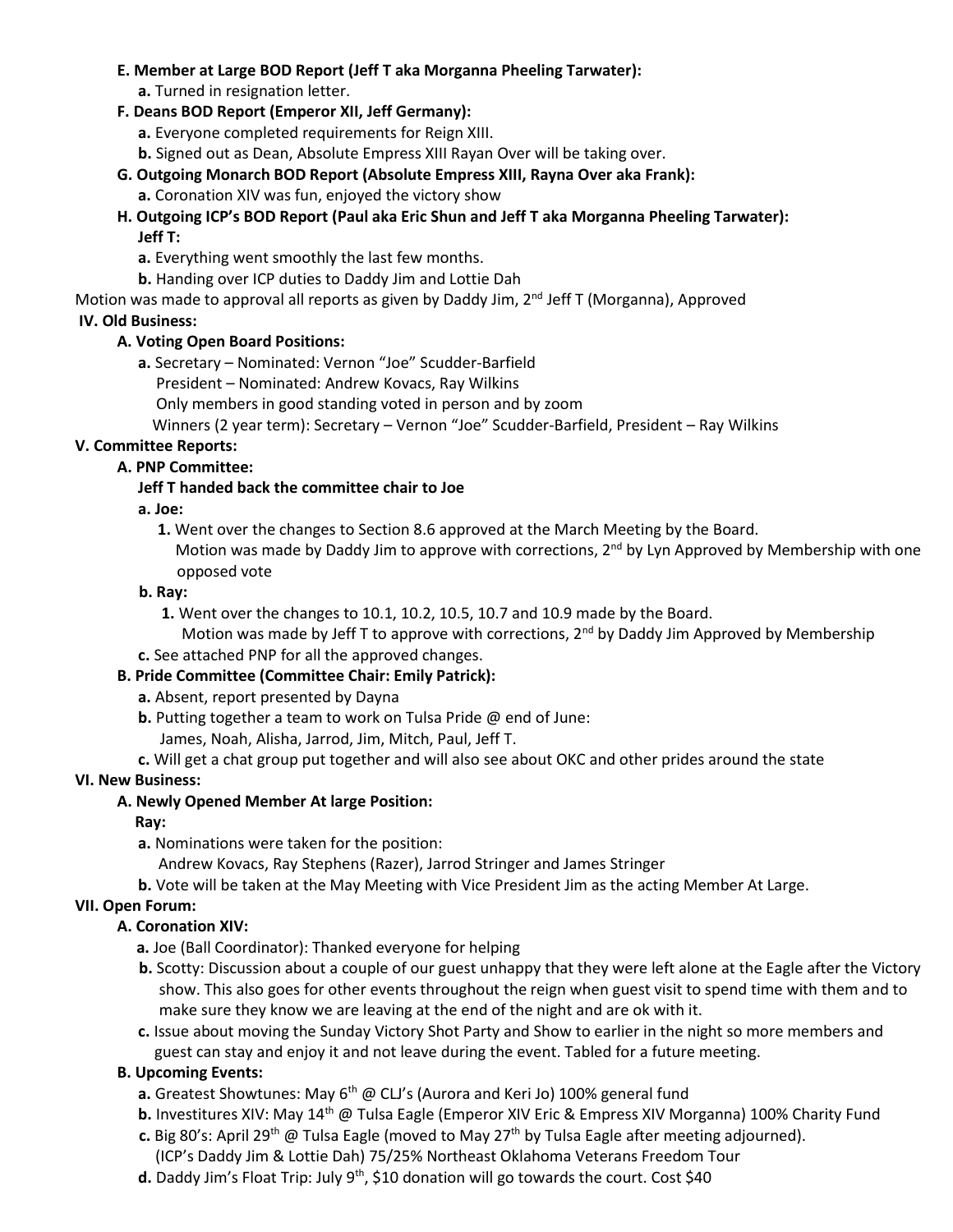#### **C. Group Chat Rooms:**

 **a.** Board of Directors chat will be updated, Membership chat will be purged at Investitures from those that haven't paid dues. If conversation is not for the whole group, please go private with person chatting.

\_\_\_\_\_\_\_\_\_\_\_\_\_\_\_\_\_\_\_\_\_\_\_\_\_\_ \_\_\_\_\_\_\_\_\_\_\_\_\_\_\_\_\_\_\_\_\_\_\_\_\_\_\_\_

### **D. Investitures:**

- **a.** Suggested that we hand out a pamphlet to welcome everyone to the reign, list of ways to get involved and list of charities we are focusing on during the reign.
- **b.** Reminded everyone to have dues paid 1 week prior to Investitures to help Monarchs with investing everyone.

Meeting adjourned – 2:24 pm Next Meeting - May  $1^{st}$  @ OkEq 1 pm.

Ray Wilkins **Scotty Dormont** 

President, Board of Directors **Contains a Container Secretary, Board of Directors** Cutgoing Secretary, Board of Directors

Approved in Email: April 21, 2022 *signed copies of the minutes will be saved with the Reign XIII files*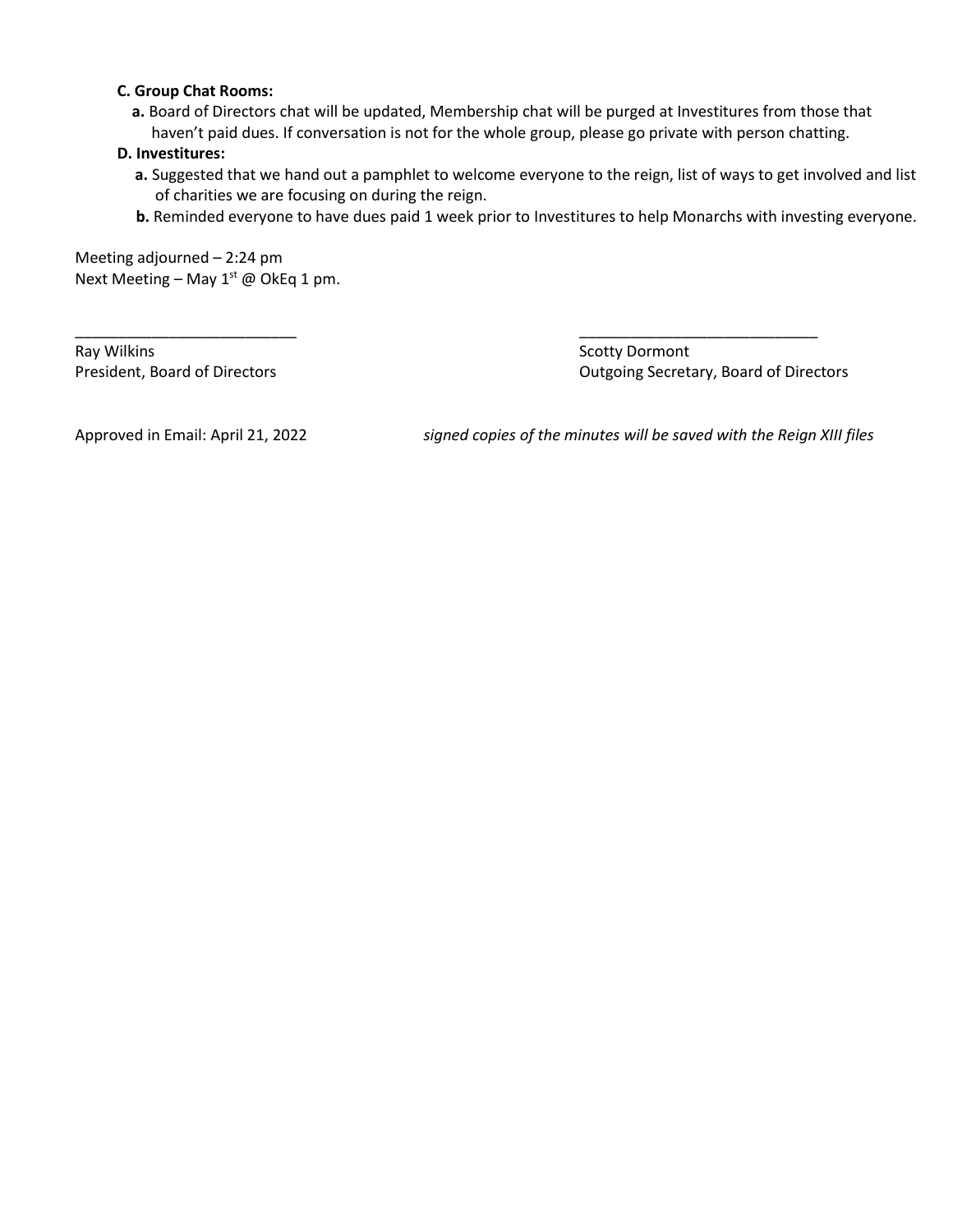### **Event/Activity Submissions**

**8.6** Events and Activities of the ICAO must adhere to the following submission process

- **1.** Member(s) (host) must submit a signed and completed event form to the BoD at least 4 weeks prior to the event. **a.** All event/activity booking dates are first come, first serve. A date may not be "held" for someone months in advance without a completed event form. This excludes Proclamation Events.
- **2.** The Reigning Monarch(s) will review the event form and check with the Secretary to make sure there are no conflicts of interest (COI) on the Court calendar. **a.** A conflict of interest is defined as other ICAO, ICS, or Community events already occurring. The Inability of a Reigning Monarch(s) or Royal Family members to attend is not considered a COI.
- **3.** A Reigning Monarch(s) may only decline an event or activity in cases of COI, non-approved charity beneficiaries, or unavailability of the chosen venue. Declined events must be submitted to the Board with an explanation for declination.

**a.** The Board may override a declined event at its discretion.

**4.** Once approved the host must have all advertising submitted and proofed by the Reigning Monarch at least 2 weeks prior to the event.

**a.** All advertising must be set up on the appropriate ICAO social media sites through the social media moderator(s). Once set up, the hosts, co-hosts, and event locations must be tagged for sharing purposes. **b.** A host may not create a secondary page for the event outside of the ICAO event pages.

- **5.** Should the event host need to cancel an approved event, they must submit the cancellation to the Reigning Monarch(s) as soon as possible so it may be canceled with the venue and announced publicly.
- **6.** Any budget for an event and any new venues or new charities must be approved by the BOD. Any event outside the stated guidelines may be completed with BoD approval.
- **7.** Any event outside the stated guidelines may be completed with BoD approval.

#### **Section X - Discipline**

**10.1** The BOD shall be responsible for disciplining the general conduct of Officers, members, and Monarchs of the Court. Any member guilty of flagrant bad conduct may be censured upon two-thirds (2/3) vote of the BOD members, present and voting at a regular or special BOD meeting. Length and conditions of the suspension shall be determined by the BOD. The General Membership must approve the recommendations of the BOD in this measure by a two/thirds (2/3) vote of Members present in good standing. The censured member shall be notified in writing of the action taken within fifteen (15) days. The member in question shall not have a vote on this issue.

A) Upon removal from office, all responsibilities and authorities are taken away from the individual and the office declared vacant.

B) Expulsion from membership shall cause the individual to forfeit all rights of membership including any and all titles. The individual may not rejoin the Court, be recognized at any ICS event with any title given by the ICAO or be allowed to speak on the court's behalf. Should the individual be a current or past monarch, a letter will be sent from the President to the ICS informing them of expulsion.

C) If a Reigning Monarch or Past Monarch or member of the Royal Family is removed from office or membership, he/she shall be publicly stripped of the rank and title to which he/she was elected or appointed. If a Reigning Monarch is removed, the vacant seat may be filled with BOD approval, or remain vacant until the next annual Coronation at the BOD's discretion.